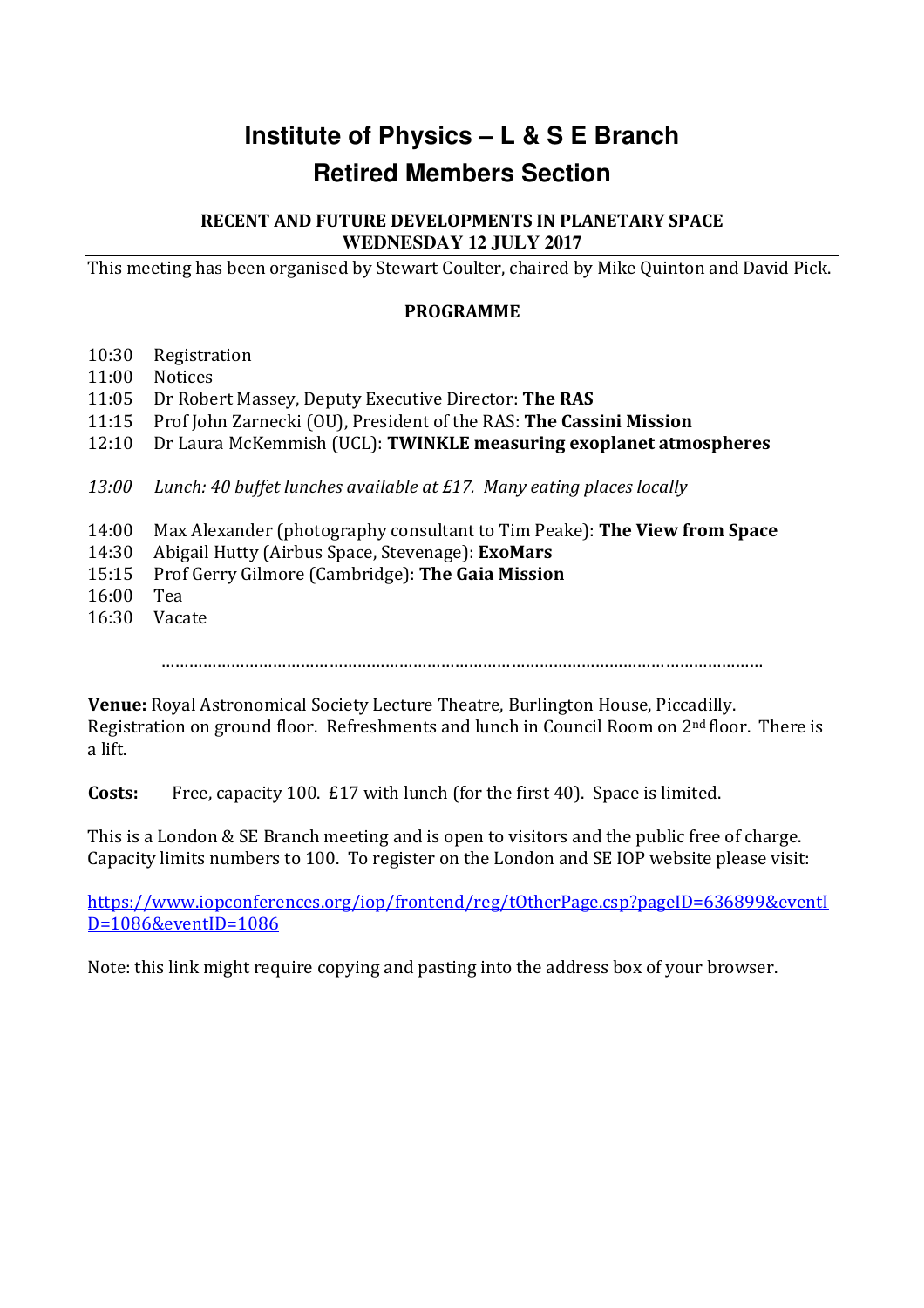## Dr Robert Massey, Deputy Executive Director: The RAS

Robert is well placed to tell us about the role of the RAS as he has been Deputy CEO at the RAS since 2006. Prior to that he had spent 8 years as Public Astronomer at the Royal Observatory Greenwich. Both these roles have entailed engaging with the public and communicating on a broad swathe of issues. Prior to the ROG he completed his PhD in Astrophysics at Manchester on the formation of stars and planetary systems in the Orion nebula followed by a brief period in education. His skills and experience in politics and the media combine well with his science background to make him an influential advocate for astronomy and astronomers in research, education and public engagement on behalf of the RAS.

## Prof John Zarnecki (OU), President of the RAS: The Cassini Mission

Director (part-time), International Space Science Institute, Switzerland & Emeritus Professor of Space Science, The Open University. RAS Council 1995-1998, RAS Vice-President 2009- 2011; Institute of Physics Council 2013-2016; PPARC Council 2005-2009 ; Chair, ESA Solar System & Exploration Working Group 2014-2016 ; Chair, UK Space Agency Science Programme Advisory Committee 2012-2014.

Planetary science especially the study of surfaces, atmospheres, comets, cometary dust & cosmic dust by in-situ instrumentation (e.g. Giotto, Huygens, Rosetta). Space & science policy, education and public outreach.

## Dr Laura McKemmish (UCL): TWINKLE measuring exoplanet atmospheres

Dr Laura McKemmish is a Marie Sklolwdska-Curie research fellow working in Prof Jonathan Tennyson's group at University College London. By training, she is a quantum chemist and molecular physicist, and enjoys using this expertise in innovative and interesting interdisciplinary projects, such as producing data for use in studying exoplanet atmospheres.

From September 2014 to June 2016, her main project was as part of the ExoMol research group producing line lists for VO and, soon TiO, important molecules that contribute significantly to the absorption and radiative properties of hot Jupiter exoplanets and cool M-type stars. Now, her main project is developing new computational methodologies for modelling collisions between ultra cold atoms and diatomic species. In January 2018, she is moving to Australia to take up a lectureship position in the School of Chemistry at the University of New South Wales.

As part of the ExoMol team, she has become heavily involved in the outreach and education aspects of the Twinkle Space Mission project which plans to launch a telescope to characterise exoplanetary atmospheres. In particular, she has taken over leadership of the Original Research By Young Twinkle Students (ORBYTS) program in which young PhD students and post-docs work with high school students to produce original,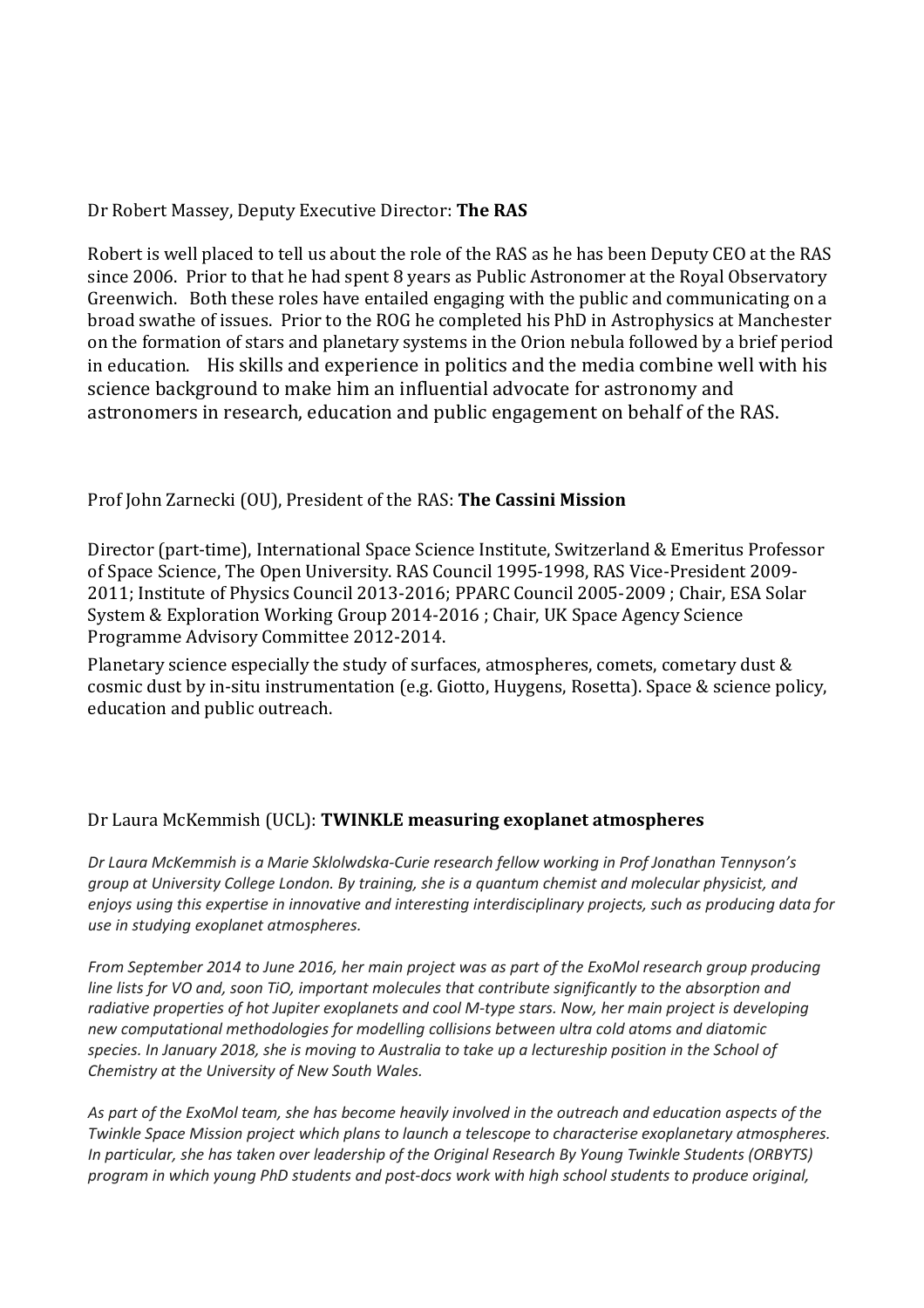publishable research. The first ORBYTS paper has recently been published in the Astrophysical Journal Supplementary Series with three student co-authors. The research provides key spectroscopic data for TiO, a key molecule in red dwarf stars (such as Proxima Centauri and TRAPPIST-1) whose absorption properties must be understood before we can characterise the potentially habitable exoplanets around these stars.

If it is okay, I will send you an abstract for the talk on Monday.

## Max Alexander FRAS (photography consultant to Tim Peake): The View from Space

Editorial photographer Max Alexander has photographed icons from the worlds of science, astronomy and politics, including Neil Armstrong, Stephen Hawking and Nelson Mandela. Originally from New Zealand, Max has worked for a large number of prestigious organisations around the world for over twenty-five years.

Max specialises in science communication through photography, the subject of two high profile exhibitions at the Royal Albert Hall in London for UK research councils in recent years. Explorers of the Universe was a major project for the International Year of Astronomy 2009, and Illuminating Atoms was for the International Year of Crystallography in 2014.

He is the UK Space Agency's freelance photographer, with other clients including STFC, European Space Agency, European Southern Observatory, BBC, and numerous publishers. In the charity sector, Max has worked for The Children's Society for over a decade, telling the stories of young carers' lives - as a former young carer himself. His acclaimed Hidden portrait exhibition was shown at the Oxo Gallery and Royal Festival Hall on the South Bank, and also at Winchester and Ely Cathedrals.

## Abigail Hutty (Airbus Space, Stevenage, formerly Astrium): ExoMars 148

Abigail Hutty is one of the most exciting and accomplished young engineers working in the UK today. Her command of the subject and her commitment to the profession have helped her fulfil the requirements of Fellow to which she was elected whilst still in her 20s taking half the time most Fellows need to achieve the requirements. In 2012 she joined the ExoMars Rover Team becoming Lead Spacecraft Structures Engineer in 2014.

Her passion for Mars Rovers was ignited by Beagle II . She was awarded a scholarship to the University of Surrey, graduating with an MEng in Mechanical Engineering in 2010. While at Surrey she spent several years on the restoration of the Brooklands Museum Concorde.

She then worked at Surrey Satellite Technologies Ltd (SSTL) as an award-winning intern before moving to Airbus Defence and Space, where she continued to develop her experience as a stress engineer.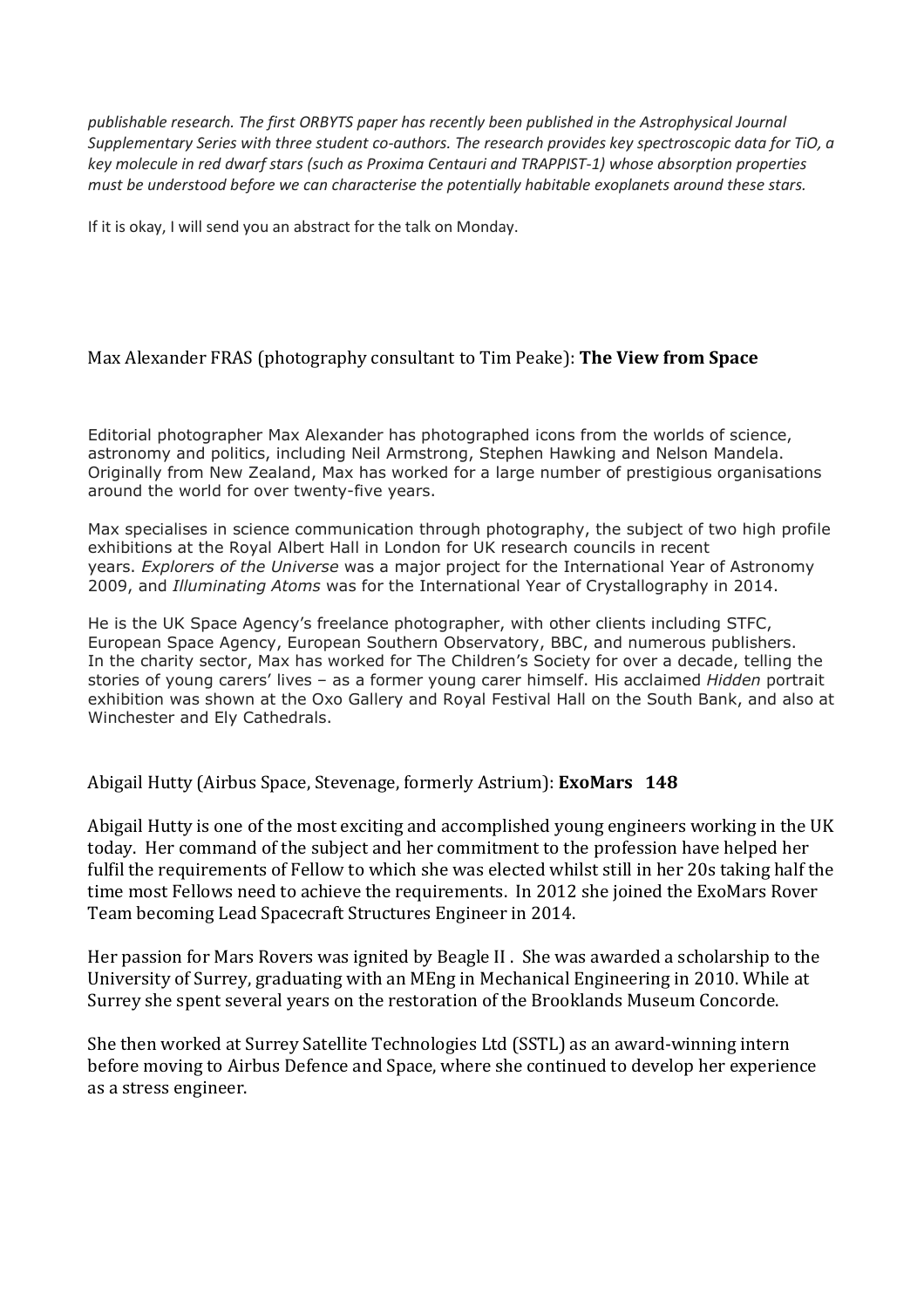extends beyond the workplace and she has become a recognised authority on the subject. As well as an appearance on Stargazing Live she presents lectures at science fairs and for Institution events. She describes Mars Rovers as 'my favourite subject' and has constructed models in paper, knitting, snow, gingerbread - and even a carved Hallowe'en pumpkin!

Abbie has been a STEM Ambassador since 2010 and has held several mentor roles at the Engineering Education Scheme, the Arkwright Scholarships Trust and the Institution, supporting applicants for professional registration.

She said: "I was very fortunate to find engineering as a career path. It is a profession I'm truly passionate about, and thoroughly enjoy. I'm determined to do everything I can to give young people both the inspiration and the information they need to understand whether they would enjoy a career in engineering too."

Abbie is a committee member of the Institution's Aerospace Division and the IET Satellite Applications Network, and a former board member of the Institution's Eastern Region Young Members' Panel.

She was recognised as one of the Institution's Vision Awards winners in 2013 and was IET Young Woman Engineer of the Year 2013. She was among those given an Engineering Rising Star Award by the Royal Academy of Engineering in 2014. In 2015, Abbie was invited to the ceremony at Buckingham Palace for the Queen Elizabeth Prize for Engineering.

She said: "To be able to meet the Queen in my capacity as an engineer really emphasises how well respected a career in engineering can be."

Abbie explained that, since becoming chartered, she had aspired to become a Fellow and recently realised that she seemed to fulfil all the requirements. Close colleagues who are also Fellows of the Institution encouraged her and supported her application.

"At the time, I had no idea what age was normal to become a Fellow – otherwise I doubt I would have had the audacity to apply so soon!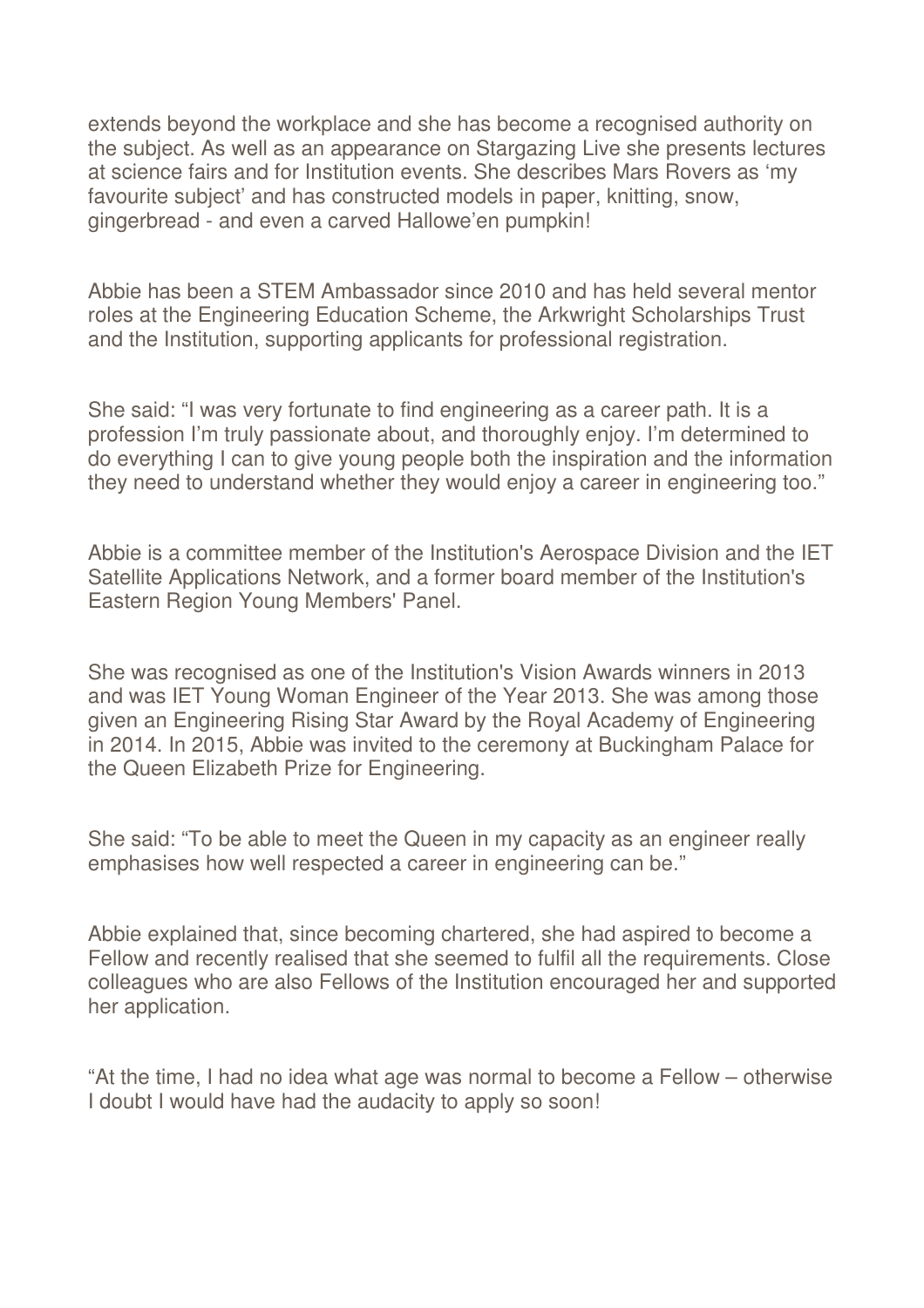"I would encourage anyone wondering about becoming a Fellow to find out more. If you are working in a role that allows you to demonstrate all the required attributes for fellowship, then why not give it a go? Or, think about how you could guide or grow your role over the next few months and years to develop those areas – it can only do your career good to be growing your skills base!"

Abbie doesn't think Fellowship will change her role on the project she loves, but could have a positive effect on her future. She intends to keep on pursuing excellence and has ambitions to be an engineering manager on a space mission. She is also determined to continue encouraging others to find out more about careers in engineering.

#### Prof Gerry Gilmore (Cambridge): The Gaia Mission

Abbie was inspired to pursue a career in science and engineering by the Beagle 2 Mars lander programme, and gained her Masters' Degree in Mechanical Engineering in 2010 at the University of Surrey. Here she received several awards and prizes, including for her placement year at SSTL, her Masters' thesis on the use of composites in spacecraft structures, and for the highest graduating mark in the department.

Abbie joined Astrium at Stevenage, now Airbus Defence and Space, as a Mechanical Engineer in 2010, moving to the ExoMars rover team as a Spacecraft Structures Engineer in 2012. Abbie spent 5 years as the lead structures engineer for the Rover Vehicle, coordinating a team of design specialists, and responsible for producing a structure design meeting all of the functionality required of such a mission. Following successful delivery of the first full structure, Abbie has recently taken on the role of Platform Delivery Manager for the Rover. In this role she is responsible for all of the subsystems on the Rover Platform being delivered, tested and integrated together to create the first build of the Rover, used for structural and thermal testing to prove the design performs as expected.

Alongside he day job, Abbie takes on many STEM Education and Outreach roles, talking about the mission and her role to students and the wider public in order to promote engineering careers and the study of STEM subjects to the next generation. She has appeared in numerous print, radio, and televisual roles in her capacity as an ExoMars Engineer, including on the Sky at Night, the Royal Institution Christmas Lectures, and on Stargazing live with Brian Cox and Dara O'Briain. In 2013 she was selected as the IMechE's Young Member of the Year and later named as the IET's Young Woman Engineer of the Year, followed by the accolade of "Rising Star 2014" from the Royal Academy of Engineering. A chartered engineer through the IMechE, as well as a member of the IET, in 2016 Abbie was elected Fellow of the Institution of Mechanical Engineers, the youngest individual in the Institution's 169 year history to achieve this status at only 29.

#### An overview of the ExoMars rover, just in case you need it:

Establishing if life ever existed on Mars is one of the outstanding scientific questions of our time. To address this important goal, the European Space Agency (ESA) has established the ExoMars